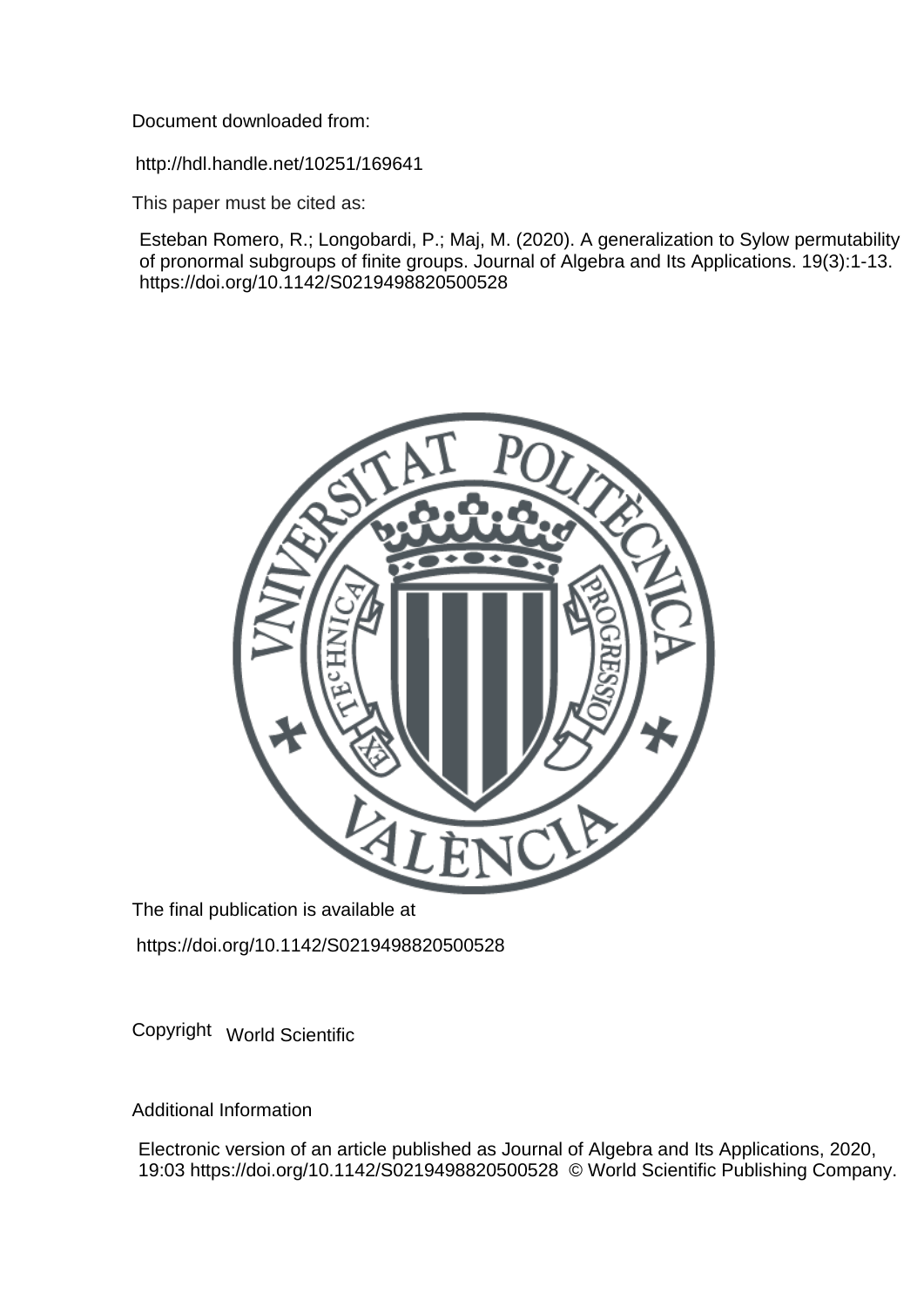# A generalisation to Sylow permutability of pronormal subgroups of finite groups

R. Esteban-Romero<sup>1</sup> P. Longobardi<sup>2</sup> M. Maj<sup>2</sup>

22nd March 2019

Dedicated to the memory of Professor James Clark Beidleman

#### Abstract

In this note we present a new subgroup embedding property that can be considered as an analogue of pronormality in the scope of permutability and Sylow permutability in finite groups. We prove that finite PST-groups, or groups in which Sylow permutability is a transitive relation, can be characterised in terms of this property, in a similar way as T-groups, or groups in which normality is transitive, can be characterised in terms of pronormality.

Mathematics Subject Classification (2010): 20D20, 20D35, 20D40, 20D99

Keywords: finite group, subgroup embedding property, permutability, pro-S-permutability, propermutability

### 1 Introduction

All groups considered in this paper will be finite.

During the last years, many researchers have analysed groups by studying how all their subgroups or the members of some relevant families of subgroups are embedding into the group. Classes of groups defined in terms of transitivity of a certain subgroup embedding property have attracted a lot

<sup>1</sup>Departament de Matemàtiques, Universitat de València, Dr. Moliner, 50, 46100 Burjassot, València, Spain, Ramon.Esteban@uv.es. Permanent address: Institut Universitari de Matemàtica Pura i Aplicada, Universitat Politècnica de València, Camí de Vera, s/n, 46022 València, Spain, resteban@mat.upv.es.

<sup>2</sup>Dipartimento di Matematica, Università degli Studi di Salerno, Via Giovanni Paolo II, 132, 84084 Fisciano, Salerno, Italy, plongobardi@unisa.it, mmaj@unisa.it.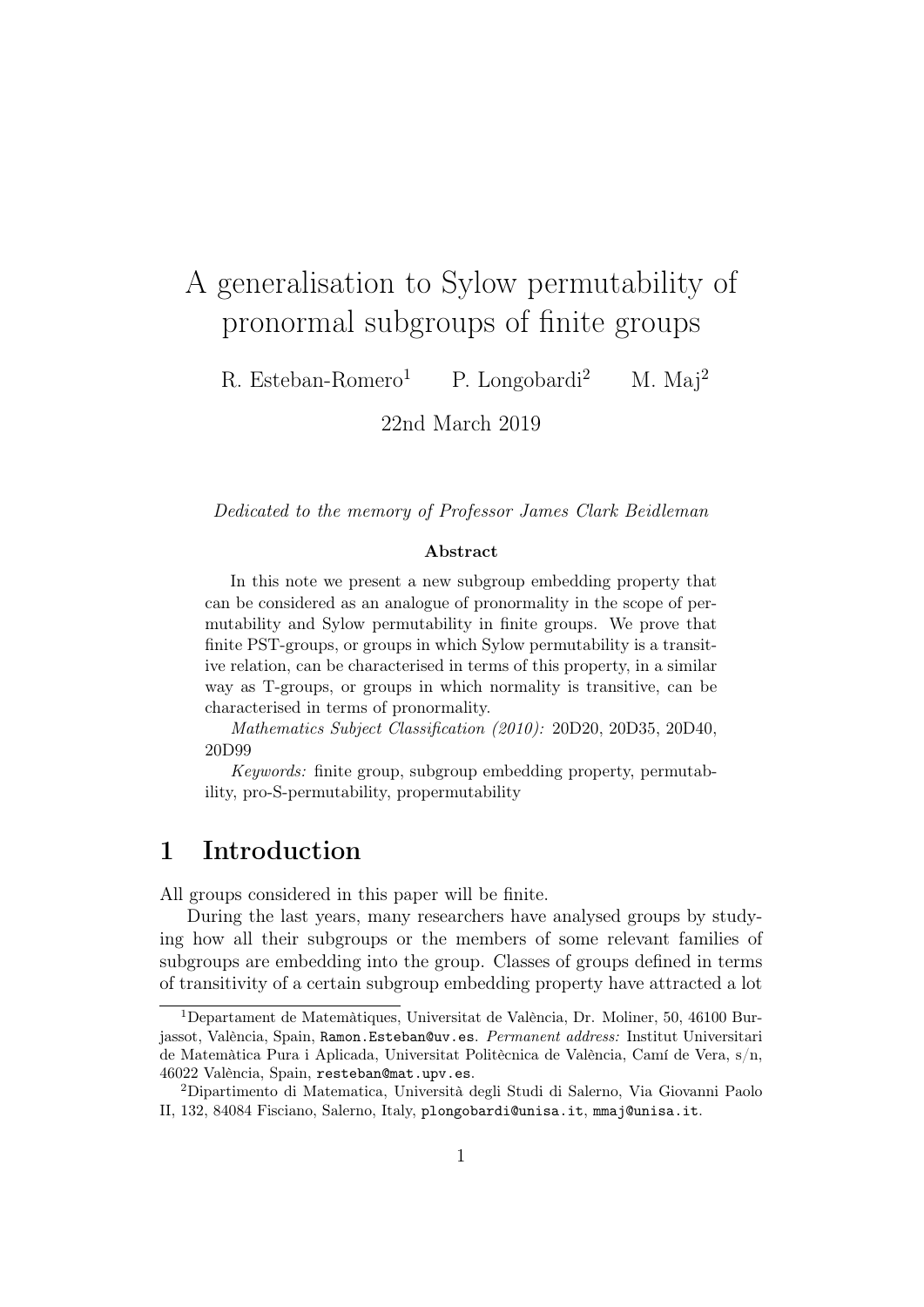of attention and have been studied in depth for some subgroup embedding properties, like normality, permutability, or Sylow permutability, that give rise to the classes of T-groups, PT-groups, and PST-groups, respectively. In [4, Chapter 2], it has been shown that these three classes are amenable to parallel treatments, especially in the soluble universe. However, the class of soluble T-groups accepts characterisations in terms of pronormality, but no good analogue of these characterisations has been presented so far for PT-groups and PST-groups. The aim of this note is to fill in this gap.

Recall that a subgroup  $H$  of a group  $G$  is said to be *pronormal* when given  $g \in G$ , there exists  $x \in \langle H, H^g \rangle$  such that  $H^g = H^x$ . This is a well-known subgroup embedding property introduced by Hall in his Cambridge lectures. This property is relevant when we consider families of subgroups of a certain group that form a conjugacy class and that are persistent in intermediate subgroups.

A T-group is a group in which normality is a transitive relation. Many characterisations of T-groups are available, especially in the soluble case. In [2], some characterisations of T-groups in terms of subgroup embedding properties were obtained (see also [4, Chapter 2]). For instance, we have the following characterisation of soluble T-groups.

**Theorem 1** ([16, Theorem], [11, Proposition 4]). Let G be a group. The following statements are equivalent:

- 1. G is a soluble T-group.
- 2. For every prime number p, all p-subgroups of G are pronormal.
- 3. All subgroups of G are pronormal.

Recall that a subgroup H permutes with a subgroup K when  $HK = KH$ , that is,  $HK$  is a subgroup of G. A subgroup H of a group G is said to be permutable in  $G$  if  $H$  permutes with every subgroup of  $G$ . Sometimes, this requirement is relaxed so that we are interested in subgroups permuting with a relevant family of subgroups of G. This is the case of the S-permutable subgroups: a subgroup H of a group G is said to be S-permutable in G if H permutes with all Sylow subgroups of G. The classes of PT-groups, or groups in which permutability is a transitive relation, and PST-groups, or groups in which S-permutability is a transitive relation, have been widely studied, especially in the soluble universe. A basic account of these classes of groups can be found in [4, Chapter 2]. Note that the class of PT-groups coincides with the class of groups whose subnormal subgroups are permutable, while the PST-groups are exactly the groups whose subnormal subgroups are Spermutable.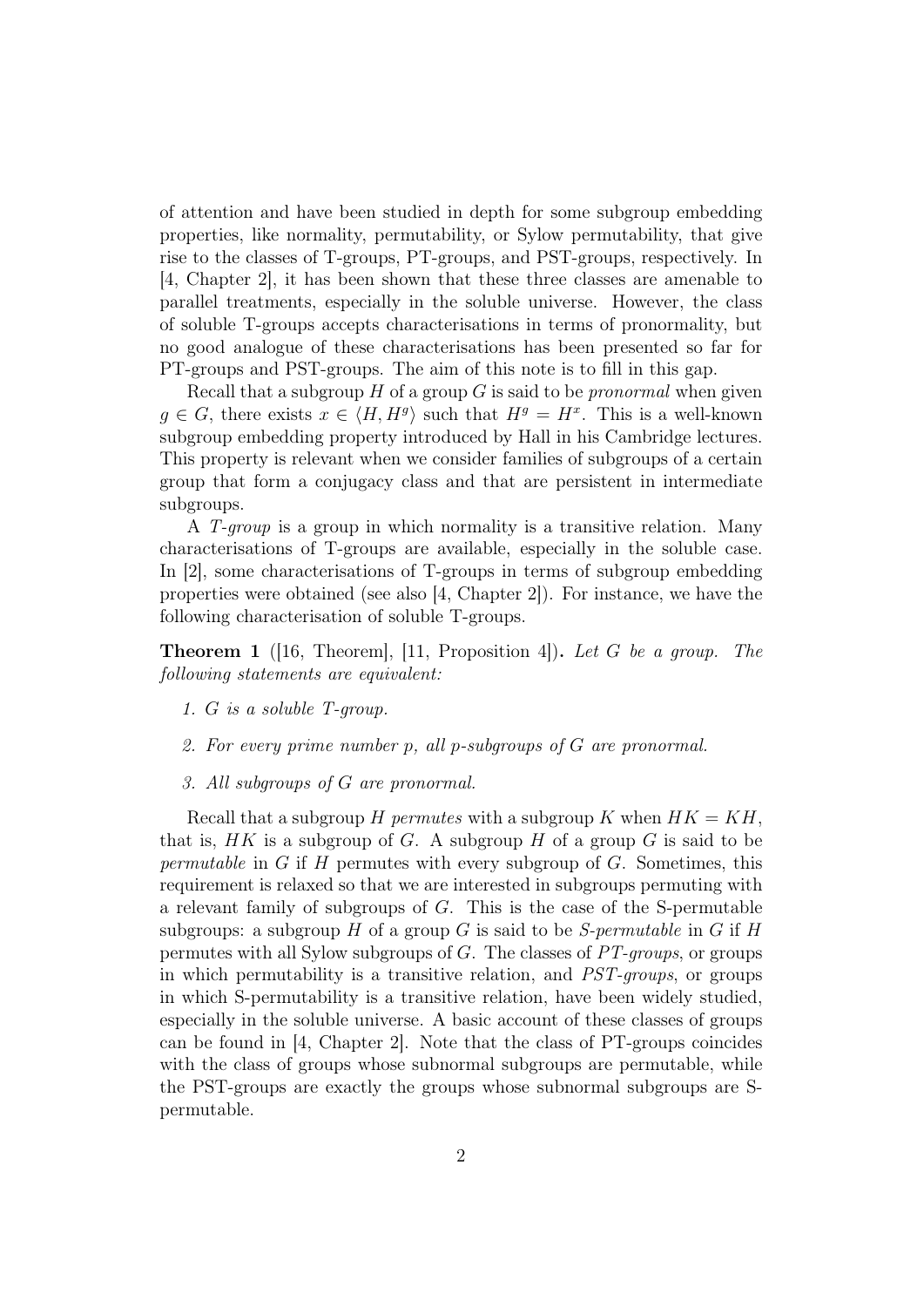The aim of this paper is to define two new subgroup embedding properties, that we will call pro-S-permutability and propermutability, and to prove that the analogues of Theorem 1 with T-groups and pronormal subgroups replaced by PST-groups and pro-S-permutable subgroups, respectively, or replaced by PT-groups and propermutable subgroups, respectively, hold. We will also compare these new subgroup embedding properties with other subgroup embedding properties presented in [4, Section 2.3].

# 2 Subgroup embedding properties characterising T-groups

In this section, we will recall some subgroup embedding properties that have proved useful to characterise soluble T-, PT-, and PST-groups. We start with the properties characterising soluble T-groups.

Weak normality is an interesting subgroup embedding property introduced by Müller in  $|14|$  (see also  $|4$ , Definition 1.5.8).

**Definition 2.** A subgroup  $H$  of a group  $G$  is said to be *weakly normal* whenever for every  $g \in G$ ,  $g \in N_G(H)$  provided that  $H^g \le N_G(H)$ .

The next property was introduced by Peng in [17]. Mysovskikh gave it the name of subnormaliser condition in [15], while Kurdachenko and Subbotin called the subgroups with this property transitively normal in [13] and de Giovanni and Vincenzi called them pseudonormal in [7] (see also [4, Definition 1.5.13]).

**Definition 3.** A subgroup  $H$  of a group  $G$  is said to *satisfy the subnormaliser* condition if for every subgroup K of G such that  $H \subseteq K$ , it follows that  $\mathrm{N}_G(K) \leqslant \mathrm{N}_G(H).$ 

The following equivalence is clear, as Kurdachenko and Subbotin point out in [13] (see also [4, Proposition 1.5.15]):

Theorem 4. The following statements are equivalent for a subgroup H of a group G.

- 1. H satisfies the subnormaliser condition.
- 2. If H is a normal subgroup of K and K is a normal subgroup of a subgroup  $L$  of  $G$ , then  $H$  is a normal subgroup of  $L$ .

The following relations between pronormality and the previous concepts hold.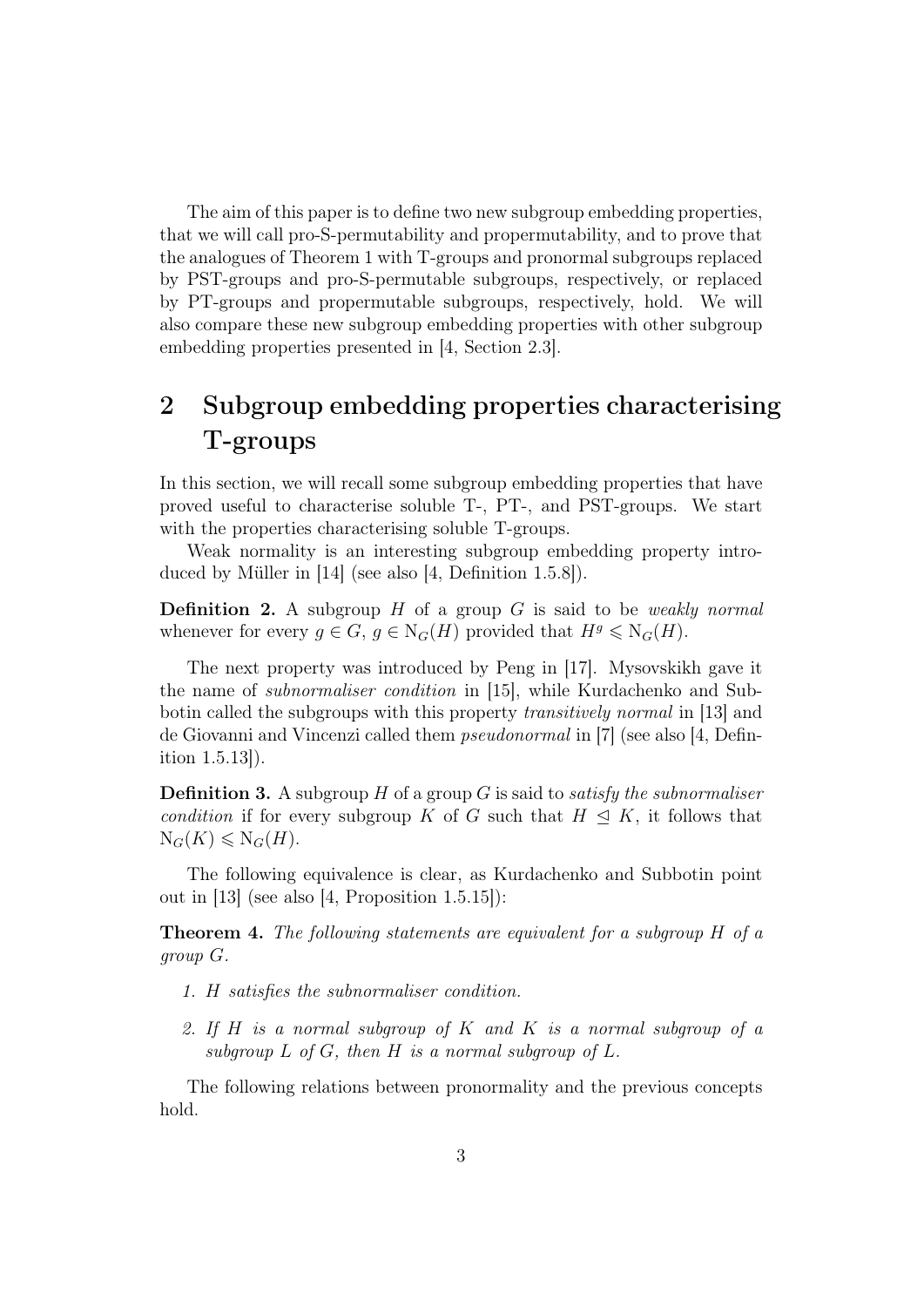**Theorem 5** ([2], see also [4, Proposition 1.5.9 and 1.5.15]). Let H be a subgroup of a group G.

- 1. If H is pronormal in G, then H is weakly normal in G.
- 2. If  $H$  is weakly normal in  $G$ , then  $H$  satisfies the subnormaliser condition in G.

Moreover, for subgroups of prime power order we have the following equivalences (see  $[4, \text{ Lemma } 1.5.17]$ ).

**Theorem 6.** Let p be a prime and let  $H$  be a p-subgroup of  $G$ . The following statements are equivalent.

- 1. H is a pronormal subgroup of G.
- 2. H is a weakly normal subgroup of G.
- 3. H satisfies the subnormaliser condition in G.
- 4. H is normal in  $N_G(X)$  for every p-subgroup X such that  $H \leq X$ .
- 5. H is normal in  $N_G(S)$  for every Sylow p-subgroup S of G such that  $H \leqslant S$ .

**Theorem 7** ([2, Theorem A], see also [4, Theorem 2.3.1]). Let G be a group. Any two of the following conditions are equivalent:

- 1. G is a soluble T-group.
- 2. Every subgroup of G is weakly normal in G.
- 3. For every prime number p, every p-subgroup of G is weakly normal in G.
- 4. Every subgroup of G satisfies the subnormaliser condition in G.
- 5. For every prime number p, every p-subgroup of G satisfies the subnormaliser condition in G.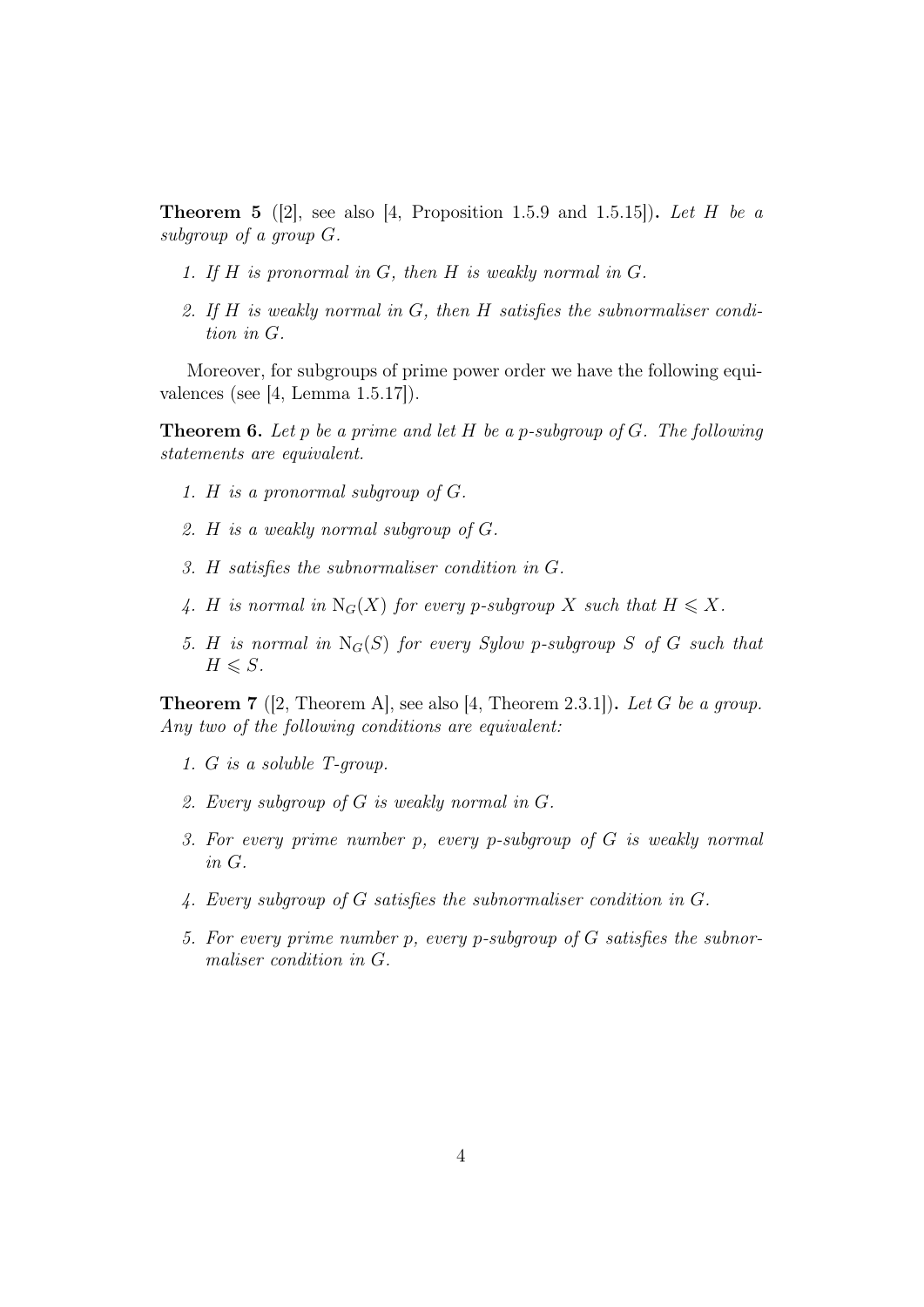## 3 Subgroup embedding properties characterising PT- and PST-groups

The parallelism between the classes of T-groups, PT-groups, and PST-groups with respect to the normal structure and the Sylow structure, especially in the soluble universe, was the motivation of [3] (see also [4, Section 2.3]) to obtain characterisations of soluble PT-groups and soluble PST-groups in terms of subgroup embedding properties. The condition " $H<sup>g</sup> \leq N<sub>G</sub>(H)$ " can be interpreted as "H is a normal subgroup of  $\langle H, H^g \rangle$ ", while the condition " $q \in N_G(H)$ " can be interpreted as "H is a normal subgroup of  $\langle H, q \rangle$ ". This motivated the introduction of the following concepts in [3] (see also [4, Section 2.3]) by replacing the words "normal" by "permutable" and "Spermutable", respectively.

**Definition 8.** A subgroup  $H$  of a group  $G$  is said to be *weakly permutable* (respectively, weakly S-permutable) in G when the following condition holds: if  $g \in G$  and H is permutable (respectively, S-permutable) in  $\langle H, H^g \rangle$ , then H is permutable (respectively, S-permutable) in  $\langle H, g \rangle$ .

**Definition 9.** A subgroup  $H$  of a group  $G$  satisfies the subpermutiser condition (respectively, satisfies the S-subpermutiser condition) if the following condition holds: if H is permutable (respectively, S-permutable) in K and  $x$ is an element of  $G$  such that  $K$  is permutable (respectively, S-permutable) in  $\langle K, x \rangle$ , then H is permutable (respectively, S-permutable) in  $\langle H, x \rangle$ .

The following relations between the above concepts are satisfied ([3], see also [4, Section 2.3]).

**Proposition 10.** 1. Every weakly normal subgroup is weakly permutable.

- 2. Every weakly permutable subgroup is weakly S-permutable.
- 3. Every subgroup satisfying the subnormaliser condition satisfies the subpermutiser condition.
- 4. Every subgroup satisfying the subpermutiser condition satisfies the Ssubpermutiser condition
- 5. Every weakly permutable subgroup satisfies the subpermutiser condition.
- 6. Every weakly S-permutable subgroup satisfies the S-subpermutiser condition.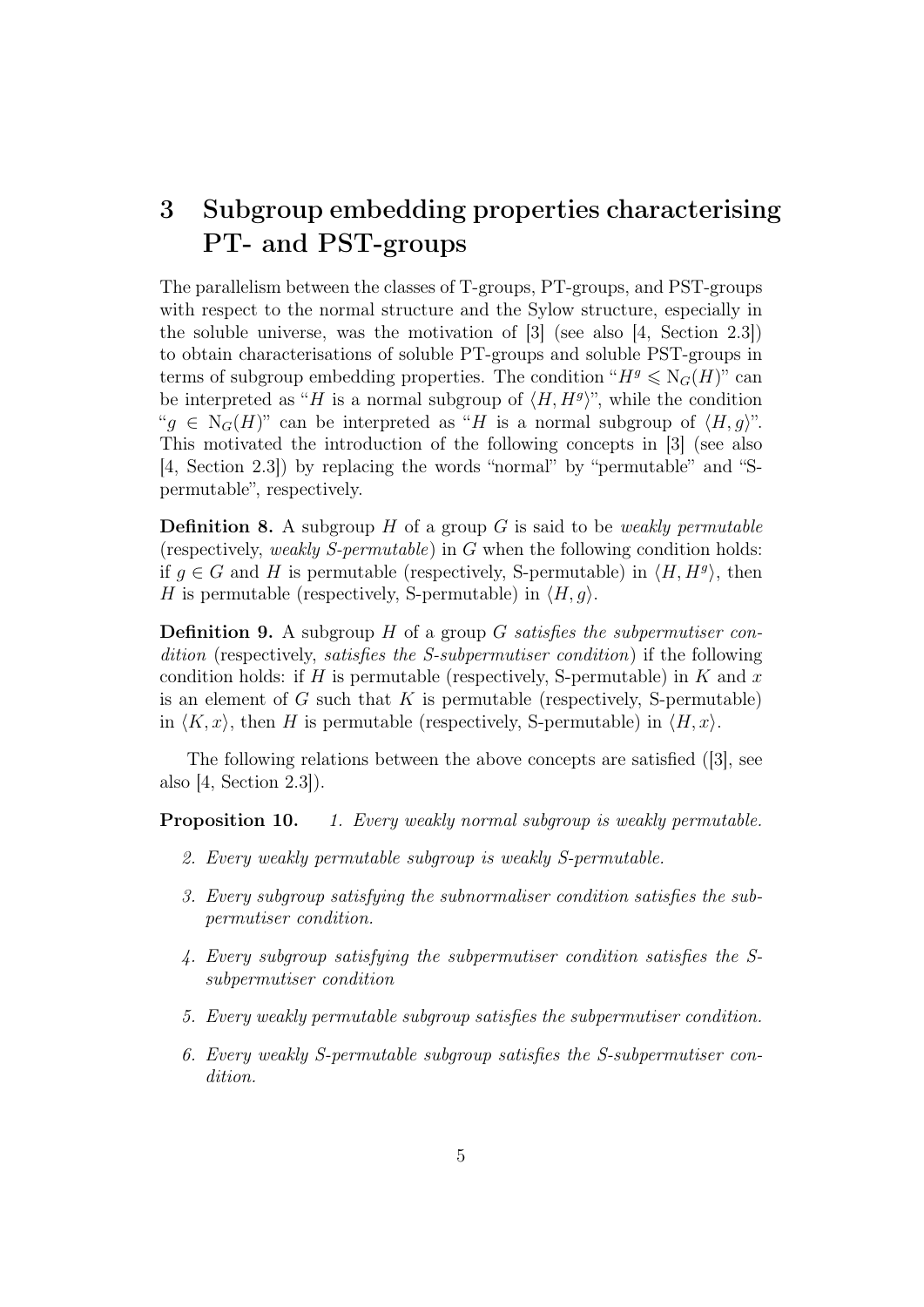Indeed, the fact that H satisfies the subpermutiser condition (respectively, the S-subpermutiser condition) in G is equivalent to affirming that if  $H$  is subnormal in a subgroup  $K$  of  $G$ , then  $H$  is permutable (respectively, Spermutable) in  $K$ , as pointed out in [4, Corollary 2.3.5].

# 4 Extensions of pronormality to permutability and Sylow permutability

In this section, we will obtain an analogue of pronormality to permutability and S-permutability in such a way we can find an analogue of Theorems 1 and 5. It will be based on the following characterisation of pronormality, which was shown in [6], in a remark after Definition 2. For completeness, we give a proof of this result.

**Lemma 11.** Let  $H$  be a subgroup of  $G$ . Then  $H$  is pronormal in  $G$  if and only if for each  $g \in G$  there exists  $x \in \langle H, H^g \rangle^{\mathfrak{N}}$  such that  $H^g = H^x$ .

Here  $X^{\mathfrak{N}}$  denotes the nilpotent residual of a group X, that is, the smallest normal subgroup N of X such that  $X/N$  is nilpotent. This subgroup coincides with the limit of the lower central series of X.

*Proof of Lemma 11.* Suppose that H is pronormal in G, let  $q \in G$ , and call  $T = \langle H, H^g \rangle$ . Now the group  $T/T^{\mathfrak{N}}$  is nilpotent. Since pronormality behaves well with respect to intermediate subgroups and epimorphic images,  $HT^{\mathfrak{N}}/T^{\mathfrak{N}}$  is pronormal in the nilpotent group  $T/T^{\mathfrak{N}}$ . Moreover, all subgroups of  $T/T$ <sup>n</sup> are subnormal. Since a subgroup that is pronormal and subnormal is normal, we obtain that  $HT^{\mathfrak{N}}$  is normal in T. There exists  $x \in T$  such that  $H^g = H^x$ . Therefore  $HT^{\mathfrak{N}} = H^xT^{\mathfrak{N}} = H^gT^{\mathfrak{N}}$  and so  $T = \langle H, H^g \rangle \leq HT^{\mathfrak{N}}$ . Consequently,  $T = HT^{\mathfrak{N}}$ . It follows that there exist  $h \in H$  and  $y \in T^{\mathfrak{N}}$  such that  $x = hy$ , hence  $H^x = H^{hy} = H^y$  with  $y \in T^{\mathfrak{N}}$ .

In order to find this analogue, we rewrite the condition for the pronormality of H in G given in Lemma 11 in the form "for every  $g \in G$  there exists  $x \in \langle H, H^g \rangle^{\mathfrak{N}}$  such that  $H^{gx^{-1}} = H$ ", that is, "for every  $g \in G$  there exists  $x \in \langle H, H^g \rangle^{\mathfrak{N}}$  such that H is normal in  $\langle H, gx^{-1} \rangle$ ". This motivates the following definitions.

**Definition 12.** A subgroup H of a group G is said to be *propermutable*<sup>1</sup> in G when for every  $g \in G$  there exists  $x \in \langle H, H^g \rangle^{\mathfrak{N}}$  such that H is permutable in  $\langle H, gx^{-1} \rangle$ .

<sup>&</sup>lt;sup>1</sup>We warn that the word *propermutable* has also been used by Yi and Skiba with a different meaning in [20].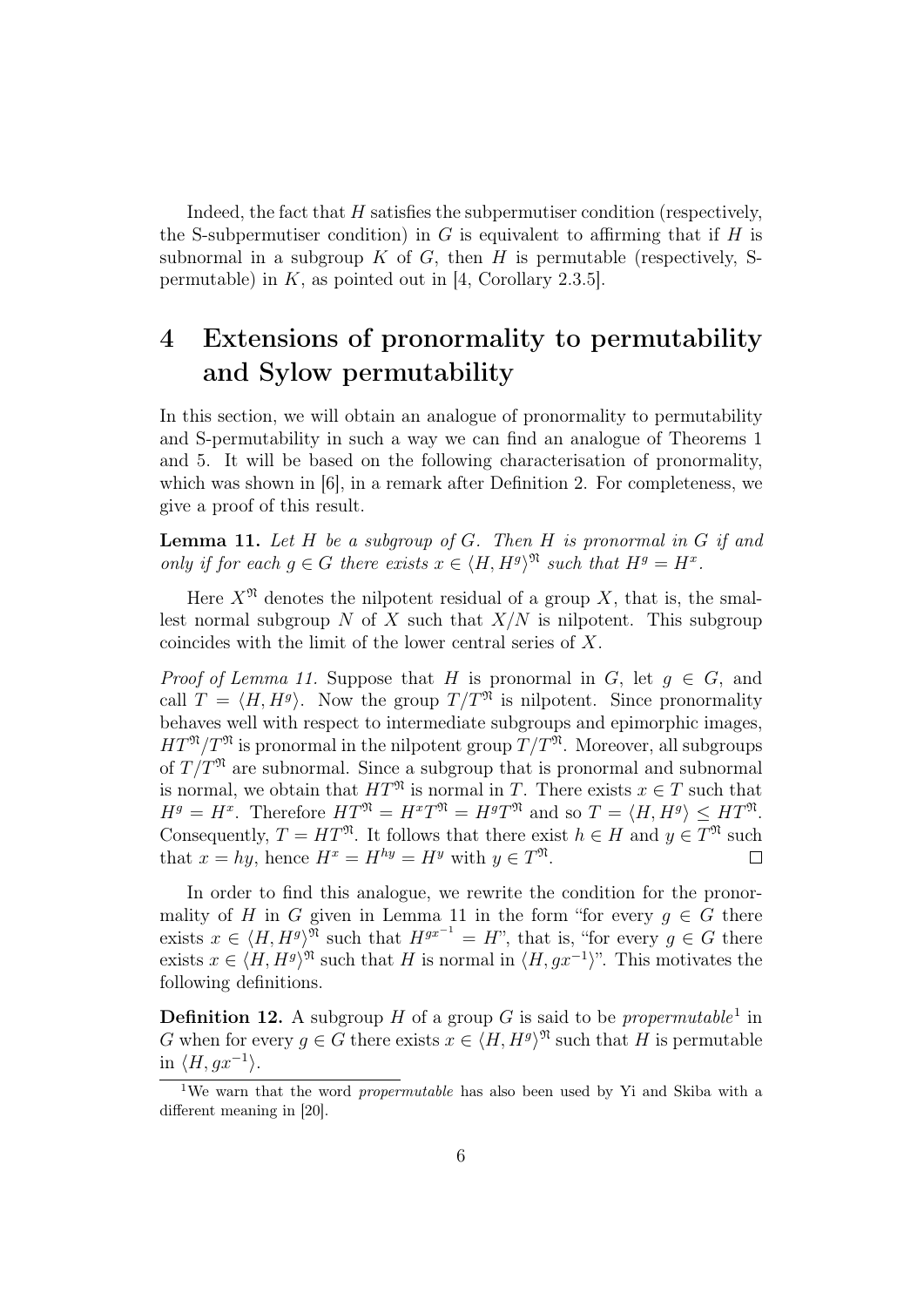**Definition 13.** A subgroup H of a group G is said to be pro-S-permutable in G when for every  $g \in G$  there exists  $x \in \langle H, H^g \rangle^{\mathfrak{N}}$  such that H is Spermutable in  $\langle H, gx^{-1} \rangle$ .

The following result is immediate from these definitions.

**Proposition 14.** 1. Every pronormal subgroup is propermutable.

2. Every propermutable subgroup is pro-S-permutable.

Pro-S-permutability and propermutability satisfy properties analogous to the one stated in Theorem 5.

Theorem 15. Every pro-S-permutable (respectively, propermutable) subgroup is weakly S-permutable (respectively weakly permutable).

Proof. We will prove the result for pro-S-permutable subgroups, the proof for propermutable subgroups is similar. Assume that  $H$  is pro-S-permutable in G. Let  $g \in G$  and assume that H is S-permutable in  $T = \langle H, H^g \rangle$ . Since H is pro-S-permutable in G, there exists  $x \in T^{\mathfrak{N}}$  such that H is S-permutable in  $\langle H, gx^{-1} \rangle$ . Now  $T^{\mathfrak{N}} = \bigcap_{p \in \mathbb{P}} O^p(T)$ . Since H is S-permutable in T, we obtain that  $H/H_T$  is S-permutable in  $T/H_T$ . By a result of Deskins [8] and Kegel [12] (see [4, Theorem 1.2.14 (2)]),  $H/H_T$  is a subnormal nilpotent subgroup of  $T/H_T$ . Let  $H/H_T = \prod_{p \in \mathbb{P}} (H_p/H_T)$ , where  $H_p/H_T$  is a Sylow p-subgroup of  $H/H_T$ . By a result of Schmid [18] (see [4, Theorem 1.2.17]),  $H_p/H_T$  is Spermutable in  $T/H_T$ . By [4, Lemma 1.2.16], we conclude that  $O^p(T/H_T) \leq$  $N_{T/H_T}(H_p/H_T)$  for each prime p. But since  $O^p(T/H_T) = O^p(T)H_T/H_T$  and  $x \in O^p(T)$  for each prime p, we have that  $H_p^x/H_T = H_p/H_T$ . In particular,  $H^x = H$ . Now  $H^{g^{-1}} = H^{xg^{-1}} \le \langle H, gx^{-1} \rangle$ . Moreover,  $gxg^{-1} = x^{g^{-1}} \in$  $\langle H, H^{g^{-1}} \rangle$  and so

$$
\langle H, gx^{-1} \rangle = \langle H, H^{g^{-1}}, gx^{-1} \rangle = \langle H, H^{g^{-1}}, gxg^{-1}, gx^{-1} \rangle
$$
  
= 
$$
\langle H, H^{g^{-1}}, g, gx^{-1} \rangle = \langle H, g \rangle.
$$

This completes the proof of the theorem.

Proposition 14 and Theorem 15 can be used to complete Figure 1. The following three examples show that the new implications in this diagram are strict.

**Example 16.** Let G be an Iwasawa p-group that is not Dedekind. A nonnormal subgroup  $H$  of G is propermutable, since it is permutable, but is not pronormal, because it is subnormal and so it would be normal.

 $\Box$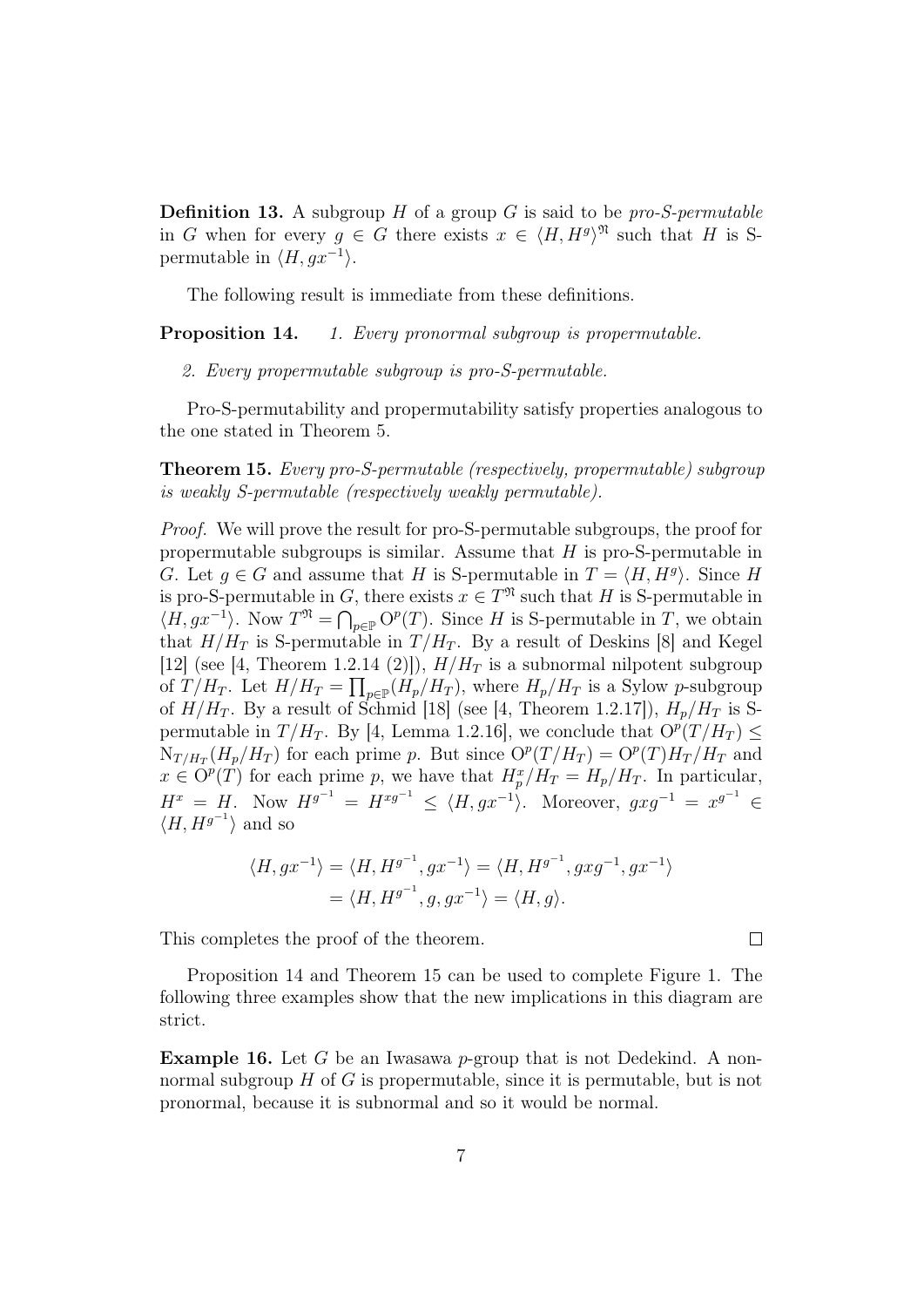

Figure 1: Subgroup embedding properties and their relations

Example 17. The non-normal subgroups of the dihedral group of order 8 are pro-S-permutable, since they are S-permutable, but are not propermutable, because as they are subnormal they would be permutable.

Example 18. Let V be an irreducible and faithful module for the symmetric  $\Sigma_3$  of degree 3 over the field GF(7) of 7 elements such that the restriction fo  $V$  to the alternating group  $A_3$  is a direct sum of two irreducible and faithful A<sub>3</sub>-submodules  $W_1$  and  $W_2$  of dimension 1. Let  $G = [V] \Sigma_3$  be the corresponding semidirect product and let  $H = [W_1]A_3$ . As in [2, Remark 1] (see also [4, Example 1.5.10]), the subgroup H is weakly normal in G. Let a be an element of order 2 in  $\Sigma_3$ . We can check that if H is permutable in  $\langle H, x \rangle$  with  $x \in G$ , then  $x \in H$ . In particular, H cannot be pro-S-permutable in G.

There are examples of groups with a *p*-subgroup which is not weakly normal but with all  $p$ -subgroups satisfying the subnormaliser condition. One of them appears in [3, Example 2] (see also [4, Example 2.3.9]). Therefore, the equivalence between the conditions 2 and 3 in Theorem 6 cannot be extended to permutability or S-permutability. However, we have the following result.

**Theorem 19.** Let p be a prime and let H be a p-subgroup of G. If H is weakly permutable (respectively, weakly S-permutable) in G, then H is propermutable (respectively, pro-S-permutable) in G.

Our proof of Theorem 19 depends on the fact that pro-S-permutable (respectively, propermutable) subgroups satisfy the S-subpermutiser (respectively, the subpermutiser) condition. We prove first a new characterisation of subgroups satisfying the S-subpermutiser condition.

Theorem 20. The following statements are equivalent about a subgroup H of a group G: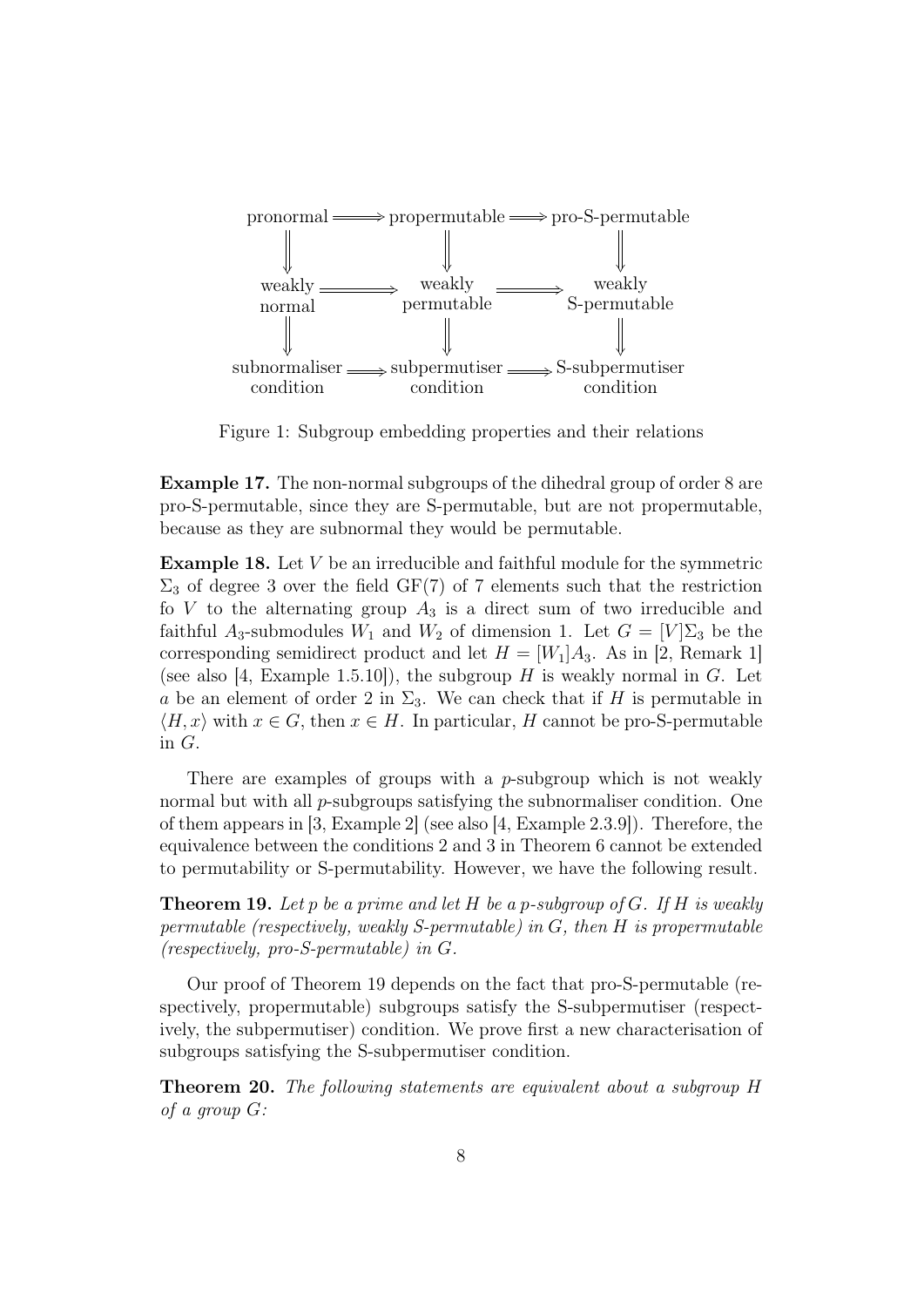- 1. H satisfies the S-subpermutiser condition in G.
- 2. If H is S-permutable in  $\langle H^{\langle H,g \rangle} \rangle$ , then H is S-permutable in  $\langle H, g \rangle$ .

*Proof.* Assume that 1 holds and that H is S-permutable in  $T = \langle H^{(H,g)} \rangle$ . Since  $T \le \langle H, g \rangle$ , we obtain that H is subnormal in  $\langle H, g \rangle$ . By the Ssubpermutisiser condition, H is S-permutable in  $\langle H, q \rangle$ .

Now assume that 2 holds. By induction, we can suppose that  $H$  is Spermutable in K and that K is normal in L. Let  $g \in L$ . Then  $\langle H^{\langle H,g \rangle} \rangle \le K$ and so H is S-permutable in  $\langle H^{\langle H,g \rangle} \rangle$ . Hence H is S-permutable in  $\langle H, g \rangle$ . Since this holds for all  $q \in G$ , we conclude by [4, Theorem 1.2.13] that H is S-permutable in L.  $\Box$ 

**Theorem 21.** Assume that  $H$  is pro-S-permutable in  $G$ . Then  $H$  satisfies the S-subpermutiser condition in G.

Proof. We will use Theorem 20. Assume that the result is false. Let G be a group with a pro-S-permutable subgroup  $H$  such that  $H$  is S-permutable in  $\langle H^{\langle H,g \rangle} \rangle$ , but H is not S-permutable in  $\langle H, g \rangle$ , in which  $|G|$  and  $|\langle H, g \rangle|$  are as small as possible.

Let Y be a proper subgroup of G contained in  $\langle H, g \rangle$ . We have that H is pro-S-permutable in Y. Let  $y \in Y$ . Since  $|Y| < |G|$ , Y satisfies the thesis of the theorem. Hence, if  $y \in Y$  and H is S-permutable in  $\langle H^{\langle H,y \rangle} \rangle$ , then H is S-permutable in  $\langle H, y \rangle$ . But  $\langle H, y \rangle \leq Y \leq \langle H, g \rangle$ . Since H is S-permutable in  $\langle H^{\langle H,g \rangle} \rangle$ , it turns out that H is S-permutable in its subgroup  $\langle H^{\langle H,g \rangle} \rangle$ . Therefore H is S-semipermutable in  $\langle H, y \rangle$ . By [4, Theorem 1.2.13], H is S-permutable in Y. In particular, if  $\langle H, g \rangle < G$ , then we have that H is S-permutable in  $\langle H, q \rangle$ , against the hypothesis. Hence  $\langle H, q \rangle = G$ . Since H is S-permutable in  $\langle H^{\langle H,g \rangle} \rangle = \langle H^G \rangle$ , H is subnormal in  $\langle H^G \rangle$  by [12] (see also [4, Theorem 1.2.14]). Since  $\langle H^G \rangle$  is a normal subgroup of G, we conclude that  $H$  is subnormal in  $G$ .

Let  $M$  be a maximal normal subgroup of  $G$  containing  $H$ . Of course, since H is not S-permutable in  $G, H \neq 1$  and so  $M \neq 1$ . Let N be a minimal normal subgroup of G contained in M. Since  $H N/N$  is pro-S-permutable in  $G/N$ and  $HN/N$  is S-permutable in  $\langle (HN/N)^{\langle HN/N, gN \rangle} \rangle = \langle (HN/N)^{G/N} \rangle$ , by the minimality of G it turns out that  $HN/N$  is S-permutable in  $\langle HN/N, qN \rangle =$  $G/N$ . In particular, HN is S-permutable in G. But now H is not Spemutable in G. This means that there exists a prime  $p$  and a Sylow  $p$ subgroup P of G such that H does not permute with P. Since  $HN/N$ is S-permutable in  $\langle HN/N, gN \rangle$ , we conclude that  $HN/N$  permutes with  $PN/N$ , that is,  $(HN)P$  is a subgroup of G. If  $(HN)P$  is a proper subgroup of G, we obtain that  $T = (HN)P$  satisfies the hypothesis of the theorem by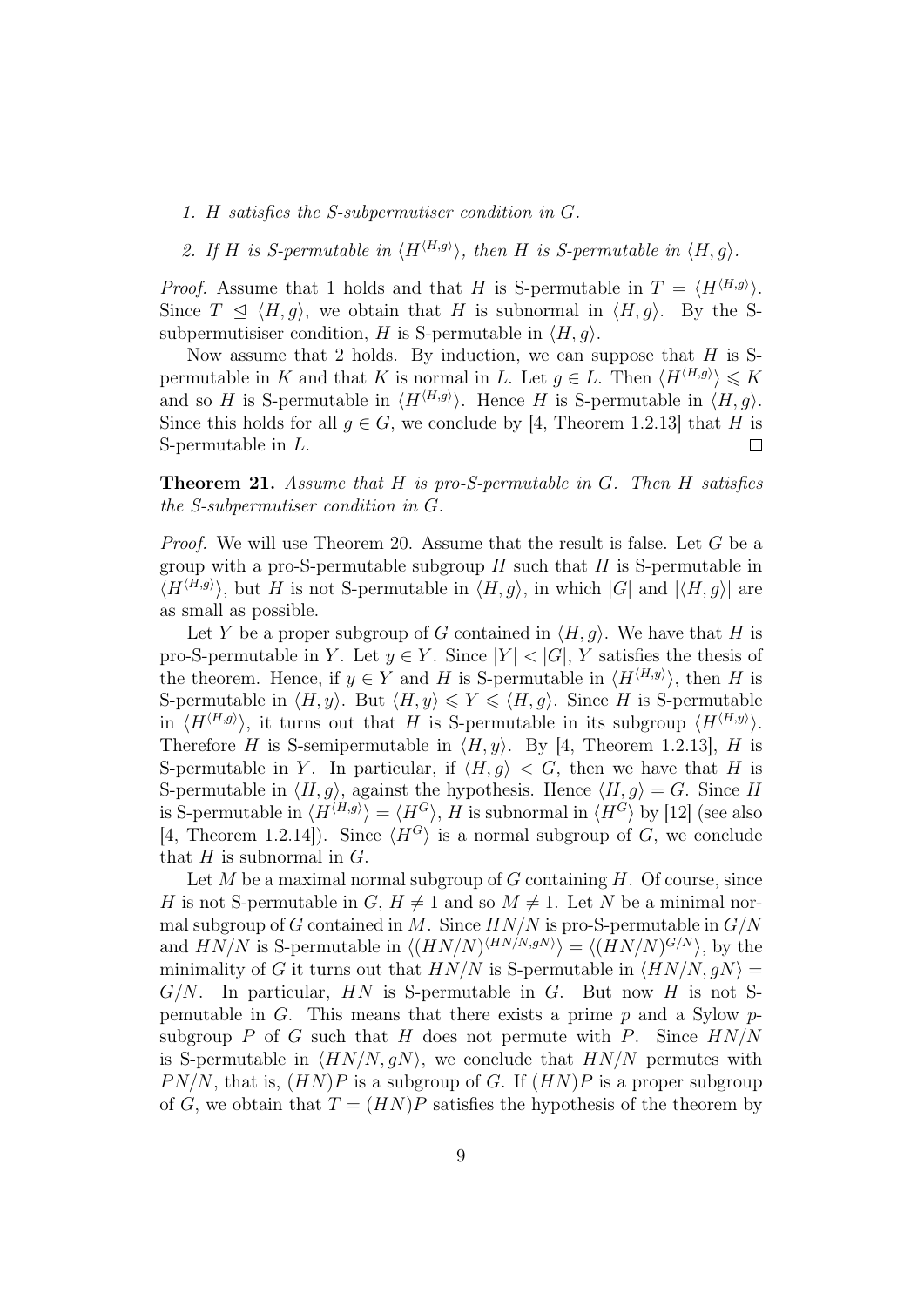minimality of G and so H is S-permutable in T, in particular, H permutes with P. Therefore  $(HN)P = G$ . Now let  $M_1$  be a maximal subgroup of G containing H such that M is not contained in  $M_1$ . Then  $MM_1 = G$ . By [10, Kapitel IV, Satz 4.6], there exist Sylow p-subgroups  $Q$  of M and  $Q_1$  of  $M_1$  such that  $P_0 = QQ_1$  is a Sylow p-subgroup of G. Hence there exists an element  $z \in G$  such that  $P_0 = P^z$ . Since  $G = (HN)P = P(HN)$ , there exist  $z_1 \in P$  and  $z_2 \in HN$  such that  $z = z_1 z_2$ . Consequently  $P_0 = P^{z_2}$ . But H permutes with  $P^{z_2}$ , that is,  $H^{z_2^{-1}}$  permutes with P. By a result of Wielandt [19] (see also [9, Chapter 3, Lemma 14.3]), N normalises H and so  $H^{z_2^{-1}} = H$ permutes with P. This contradiction shows that every maximal subgroup of G containing H must contain M. Since  $G = (HN)P = MP$ ,  $|G : M|$  is a power of p. It follows that all maximal subgroups of  $G/M$  are normal, in particular,  $M$  is itself a maximal subgroup of  $G$ . Now there exists an element  $x \in \langle H, H^g \rangle$  such that H is S-permutable in  $\langle H, gx^{-1} \rangle$ . The normality of M implies that  $\langle H, H^g \rangle \leq M$  and so  $x \in M$ . Assume now that  $\langle H, gx^{-1} \rangle$  is a proper subgroup of G. Then  $\langle H, gx^{-1} \rangle$  is contained in a maximal subgroup of G, that must be exactly M. It follows that  $qx^{-1} \in M$ . But then  $q \in M$ , which implies that  $G = \langle H, g \rangle \leq M$ . This contradiction completes the proof of the theorem.  $\Box$ 

Now we are in a position to give a proof of Theorem 19.

Proof of Theorem 19. We will give the proof for S-permutability, the proof for permutability is analogous. Let  $H$  be a weakly S-permutable  $p$ -subgroup of G and let  $g \in G$ . Let  $T = \langle H, H^g \rangle$ . Let  $P_0$  be a Sylow p-subgroup of T. The unique Sylow *p*-subgroup of the nilpotent group  $T/T^{\mathfrak{N}}$  is then  $P_0T^{\mathfrak{N}}/T^{\mathfrak{N}}$ and, since H and  $H^g$  are p-subgroups of T,  $HT^{\mathfrak{N}}/T^{\mathfrak{N}}$  and  $H^gT^{\mathfrak{N}}/T^{\mathfrak{N}}$  are contained in  $P_0T^{\mathfrak{N}}/T^{\mathfrak{N}}$ . Consequently  $T = \langle H, H^g \rangle \leq P_0T^{\mathfrak{N}}$ , which implies that  $T = P_0 T^{\mathfrak{N}}$ . Let P be a Sylow p-subgroup of G such that  $P_0 \leq P$ . Then  $H<sup>g</sup>$  is contained in a conjugate of  $P_0$  in T, that is, there exist  $z \in P_0$ ,  $x \in T^{\mathfrak{N}}$  such that  $H^g \le P_0^{zx} = P_0^x$ . In particular,  $H^{gx^{-1}} \le P_0 \le \mathcal{N}_G(P)$ . Hence  $H \le \langle H, H^{gx^{-1}} \rangle \le N_G(P)$ . Since H satisfies the S-subpermutiser condition by Theorem 20 and H is subnormal in  $N_G(P)$ , we have that H is Spermutable in  $N_G(P)$ . In particular, H is S-permutable in  $\langle H, H^{gx^{-1}} \rangle$ . Since H is weakly S-permutable, we obtain that H is S-permutable in  $\langle H, gx^{-1} \rangle$ . Hence  $H$  is pro-S-permutable in  $G$ .  $\Box$ 

In [3, Theorem C] (see also [4, Theorem 2.3.8]), the following characterisation of soluble PST-groups was presented.

Theorem 22. Let G be a group. The following statements are equivalent:

1. G is a soluble PST-group.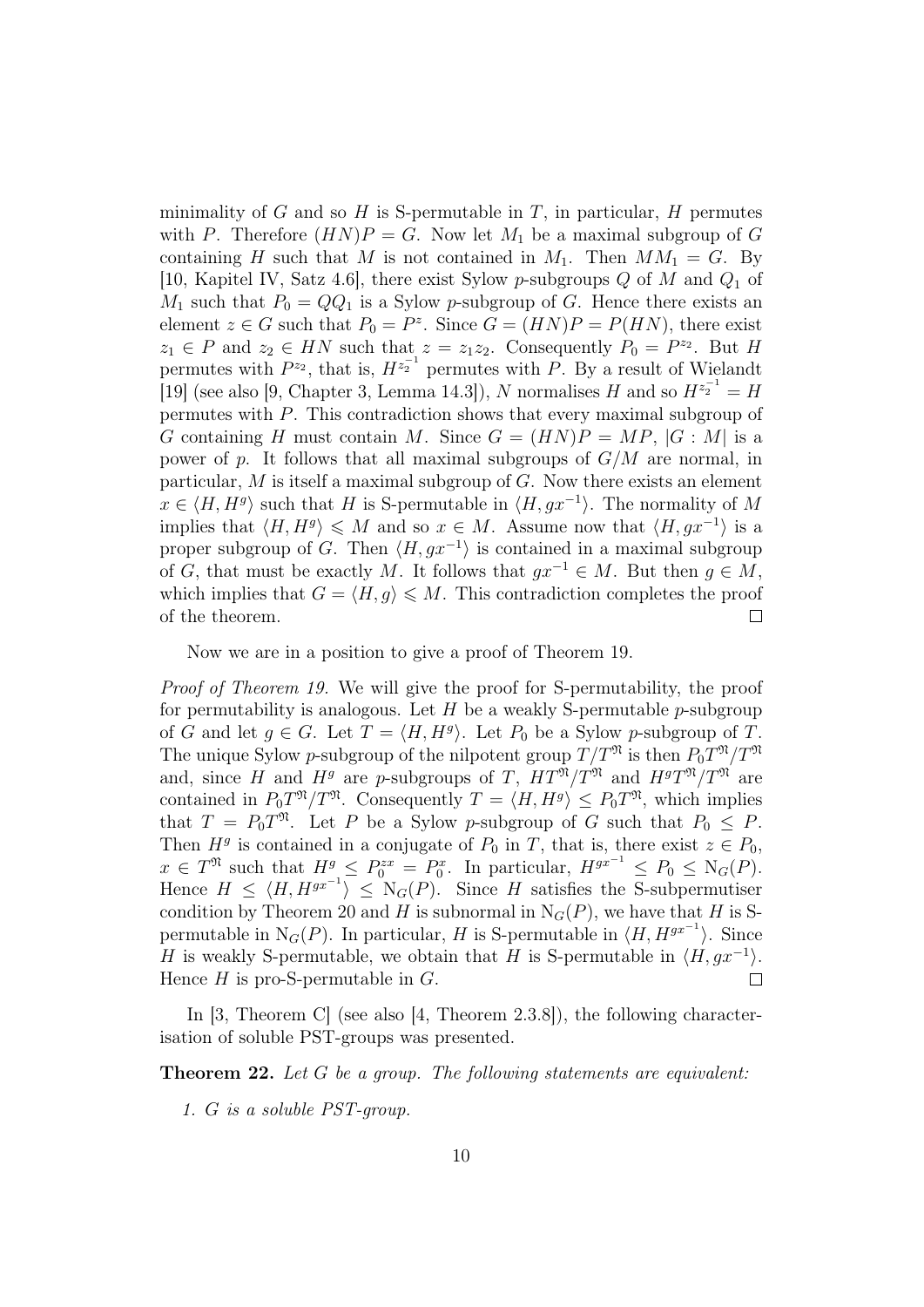- 2. Every subgroup of G is weakly S-permutable in G.
- 3. For every prime number p, every p-subgroup of G is weakly S-permutable in G.
- 4. Every subgroup of G satisfies the S-subpermutiser condition in G.
- 5. For every prime number p, every p-subgroup of G satisfies the S-subpermutiser condition in G.

We can extend Theorem 22 to include also pro-S-permutability.

Theorem 23. Let G be a group. The following statements are equivalent:

- 1. G is a soluble PST-group.
- 2. Every subgroup of G is pro-S-permutable.
- 3. For every prime number p, every p-subgroup of G is pro-S-permutable.

In the proof of Theorem 23 we will use the following elementary result.

**Lemma 24.** Suppose that  $N$  is a normal subgroup of  $G$  contained in  $H$  and that  $H/N$  is pro-S-permutable in  $G/N$ . Then H is pro-S-permutable in G.

*Proof.* Let  $g \in G$ . By hypothesis, there exists  $xN \in \langle H/N, (H/N)^{gN} \rangle^{\mathfrak{N}}$  such that  $H/N$  is S-permutable in  $\langle H/N, gx^{-1}N \rangle$ . Since  $\langle H/N, (H/N)^{gN} \rangle^{\mathfrak{N}} =$  $\langle H/N, H^g/N \rangle^{\mathfrak{N}} = \langle H, H^g \rangle^{\mathfrak{N}} N/N$ , we can assume without loss of generality that  $x \in \langle H, H^g \rangle^{\mathfrak{N}}$ . Moreover,  $\langle H/N, gx^{-1}N \rangle = \langle H, gx^{-1} \rangle/N$ . By [4, Theorem 1.2.14 (1)], the result holds.  $\Box$ 

Proof of Theorem 23. It is obvious that 2 implies 3. By Theorem 19, if for every prime number p, every p-subgroup of  $G$  is pro-S-permutable, then, for every prime number p, every p-subgroup of  $G$  is weakly S-permutable. By Theorem 22, G is a soluble PST-group.

Let us prove now that 1 implies 2. Suppose that  $G$  is a soluble PSTgroup. We will prove the result by induction on the order of  $G$ . Let  $H$  be a subgroup of G. If  $H_G \neq 1$ , we can use the induction hypothesis on  $G/H_G$ to conclude that  $H/H_G$  is pro-S-permutable in  $G/H_G$  and so H is pro-Spermutable in G by Lemma 24. Hence we can assume that  $H_G = 1$ . By Agrawal's theorem, the nilpotent residual  $L$  of  $G$  is an abelian Hall subgroup of odd order of  $G$  such that  $G$  acts on  $L$  as a group of power automorphisms. By  $[5,$  Theorem 4.2.17, L is complemented in G by a system normaliser D, which is a nilpotent Hall subgroup of  $G$ , and all such complements are conjugate. Since  $H \cap L$  is normal in G, we have that  $H \cap L = 1$ . Let  $\pi$  be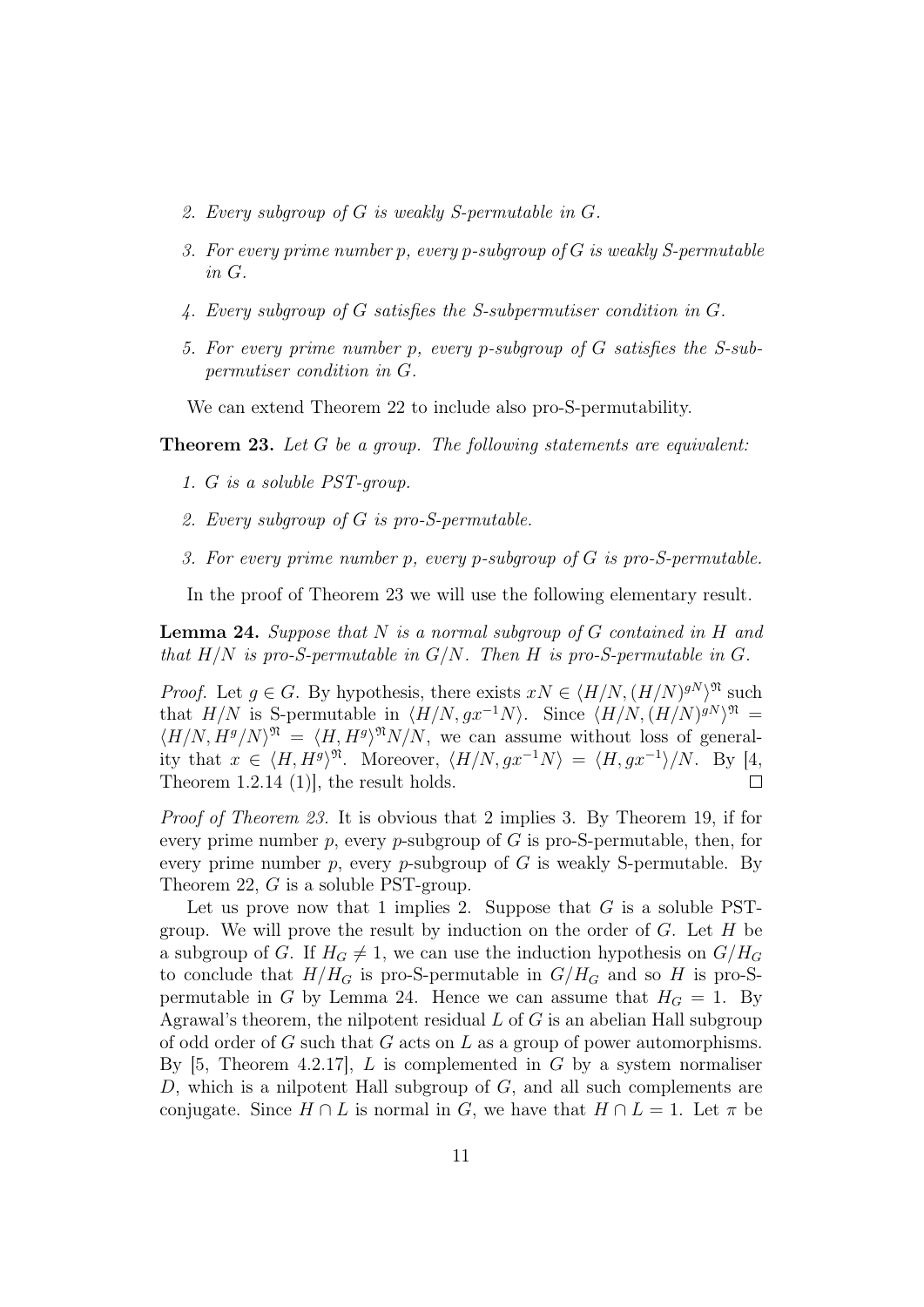the set of primes dividing |L|. Then H is a  $\pi'$ -subgroup. Let  $T = \langle H, H^g \rangle$ . Let  $D_0$  be a Hall  $\pi'$ -subgroup of T containing H. Since  $T/T^{\mathfrak{N}}$  is nilpotent,  $D_0 T^{\mathfrak{N}} / T^{\mathfrak{N}}$  is the unique Hall  $\pi'$ -subgroup of  $T/T^{\mathfrak{N}}$ , and it must contain both  $HT^{\mathfrak{N}}/T^{\mathfrak{N}}$  and  $H^gT^{\mathfrak{N}}/T^{\mathfrak{N}}$ . Consequently  $T/T^{\mathfrak{N}} = \langle H, H^g \rangle /T^{\mathfrak{N}} \leq D_0T^{\mathfrak{N}}/T^{\mathfrak{N}}$ and so  $T = D_0 T^{\mathfrak{N}}$ . By the dominance of the Hall  $\pi'$ -subgroups in soluble groups, there exist  $d \in D_0$  and  $x \in T^{\mathfrak{N}}$  such that  $H^g \leq D_0^{dx} = D_0^x$ . Therefore  $H^{gx^{-1}} \leq D_0$ . Since  $D_0$  is nilpotent, all its subgroups are S-permutable, so H is S-permutable in  $D_0$ . Since  $H \le \langle H, H^{gx^{-1}} \rangle \le D_0$ , H is S-permutable in  $\langle H, H^{gx^{-1}} \rangle$ . Since G is a PST-group, H is weakly S-permutable in G by Theorem 22. It follows that H is S-permutable in  $\langle H, gx^{-1} \rangle$ . This proves that  $H$  is pro-S-permutable in  $G$ . П

The same proof shows that the following characterisation of soluble PTgroups also holds.

Theorem 25. Let G be a group. The following statements are equivalent:

- 1. G is a soluble PT-group.
- 2. Every subgroup of G is propermutable.
- 3. For every prime number p, every p-subgroup of G is propermutable.

The following result improves [3, Theorem B] (see also [4, Theorem 2.3.7]), where it was shown that the equivalence holds if every subgroup satisfies one of both conditions.

**Theorem 26.** Let p be a prime. For a p-subgroup  $H$  of  $G$ , the following statements are equivalent.

- 1. If H is contained in a p-subgroup  $K$  of  $G$ , then H is S-permutable (respectively, permutable) in  $N_G(K)$ .
- 2. H satisfies the S-subpermutiser condition (respectively, the subpermutiser condition) in G.

Proof. We will prove the result for S-permutability, since the proof for permutability is analogous.

Assume that 1 holds. Suppose that  $H$  is a subnormal subgroup of a subgroup L of G. Then H is contained in  $O_p(L)$  by hypothesis. Since  $O_p(L)$ is a p-subgroup, H is S-permutable in  $N_G(O_p(L))$ . Since  $L \leq N_G(O_p(L))$ , we conclude that  $H$  is S-permutable in  $L$ . Hence 2 holds.

Assume now that 2 holds. Suppose that  $H$  is contained in a p-subgroup K of G. Then H is subnormal in K and so H is subnormal in  $N_G(K)$ . By hypothesis, H is S-permutable in  $N_G(K)$ . This proves that 1 holds.  $\Box$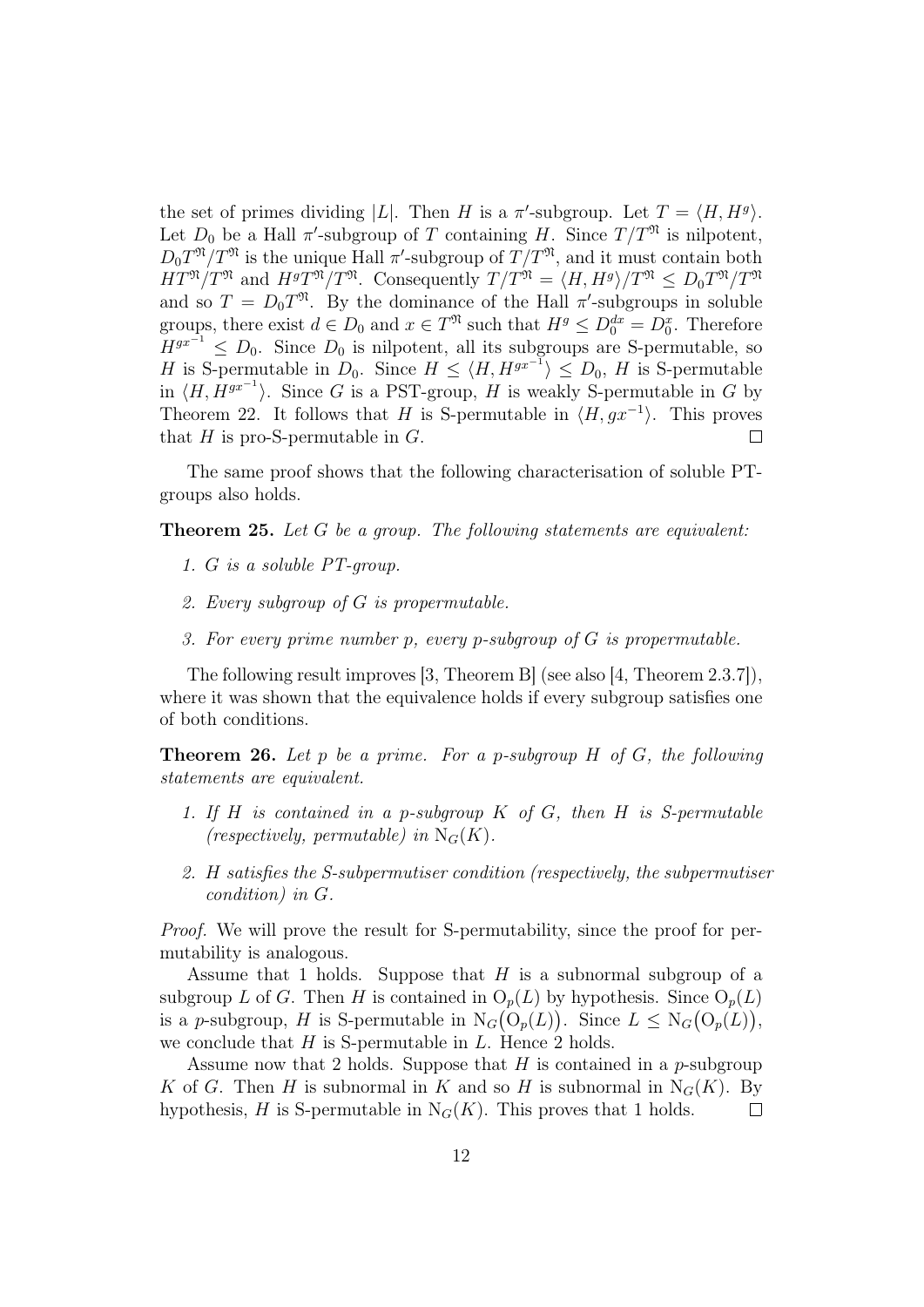

Figure 2: Subgroup embedding properties and their relations for a given p-subgroup  $H$  of  $G$ 

The relations between these subgroup embedding properties for  $p$ -subgroups can be summarised in a graphical form in Figure 2.

#### Acknowledgements

This work was supported by the "National Group for Algebraic and Geometric Structures, and their Applications" (GNSAGA - INdAM), Italy.

The research of the first author has been supported by the research grants MTM2014-54707-C3-1-P by the "Ministerio de Economía y Competitividad" (Spain) and FEDER (European Union) and PROMETEO/2017/057 from "Generalitat" (Valencian Community, Spain). Part of the work of this paper has been done during some visits of the first author to the Dipartimento di Matematica of the Università degli Studi di Salerno supported by the "National Group for Algebraic and Geometric Structures, and their Applications" (GNSAGA - INdAM), Italy.

#### References

[1] A. Ballester-Bolinches and R. Esteban-Romero. Sylow permutable subnormal subgroups of finite groups. J. Algebra, 251(2):727–738, 2002.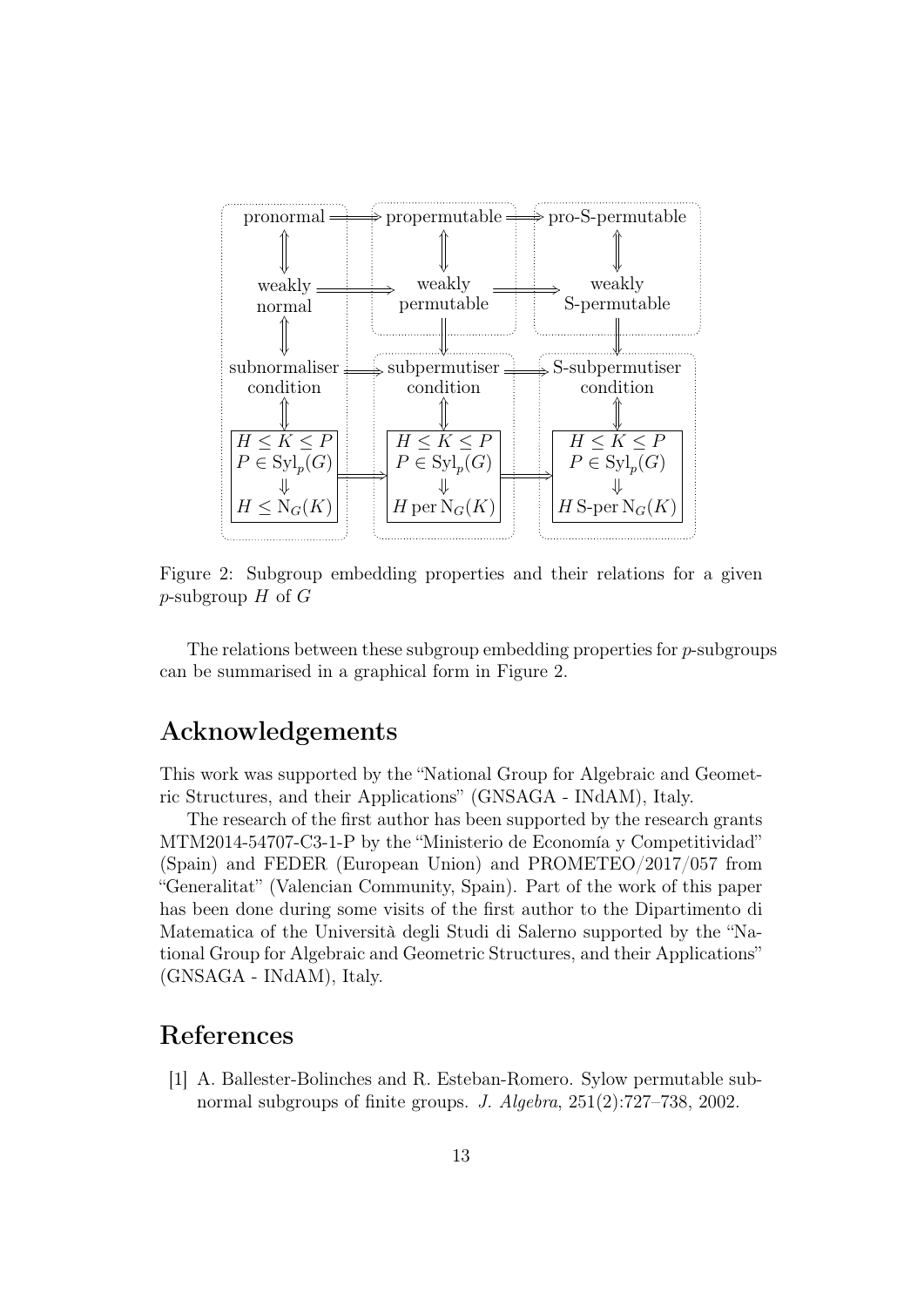- [2] A. Ballester-Bolinches and R. Esteban-Romero. On finite T -groups. J. Austral. Math. Soc. Ser. A, 75:1–11, 2003.
- [3] A. Ballester-Bolinches and R. Esteban-Romero. On finite soluble groups in which Sylow permutability is a transitive relation. Acta Math. Hun $gar., 101(3):193-202, 2003.$
- [4] A. Ballester-Bolinches, R. Esteban-Romero, and M. Asaad. Products of finite groups, volume 53 of de Gruyter Expositions in Mathematics. Walter de Gruyter GmbH & Co. KG, Berlin, 2010.
- [5] A. Ballester-Bolinches and L. M. Ezquerro. Classes of Finite Groups, volume 584 of Mathematics and Its Applications. Springer, Dordrecht, 2006.
- [6] A. Ballester-Bolinches, A. D. Feldman, M. C. Pedraza-Aguilera, and M. F. Ragland. A class of generalised finite T-groups. J. Algebra, 333(1):128–138, 2011.
- [7] F. de Giovanni and G. Vincenzi. Pseudonormal subgroups of groups. Ricerche Mat., 52(1):91–101, 2003.
- [8] W. E. Deskins. On quasinormal subgroups of finite groups. Math. Z., 82:125–132, 1963.
- [9] K. Doerk and T. Hawkes. Finite soluble groups, volume 4 of De Gruyter Expositions in Mathematics. Walter de Gruyter & Co., Berlin, 1992.
- [10] B. Huppert. Endliche Gruppen I, volume 134 of Grund. Math. Wiss. Springer Verlag, Berlin, Heidelberg, New York, 1967.
- [11] G. Kaplan. On T-groups, supersolvable groups, and maximal subgroups. Arch. Math. (Basel), 96(1):19–25, 2011.
- [12] O. H. Kegel. Sylow-Gruppen und Subnormalteiler endlicher Gruppen. Math. Z., 78:205–221, 1962.
- [13] L. A. Kurdachenko and I. Y. Subbotin. Transitivity of normality and pronormal subgroups. In B. Fine et al., editors, Combinatorial group theory, discrete groups, and number theory. A conference in honor of Gerhard Rosenberger's sixtieth birthday, Fairfield, CT, USA, December 8–9, 2004 and the AMS special session on infinite groups, Bard College, Annandale-on-Hudson, NY, USA, October 8–9, 2005, volume 421 of Contemporary Mathematics, pages 201–212, Providence, RI, 2006. American Mathematical Society (AMS).